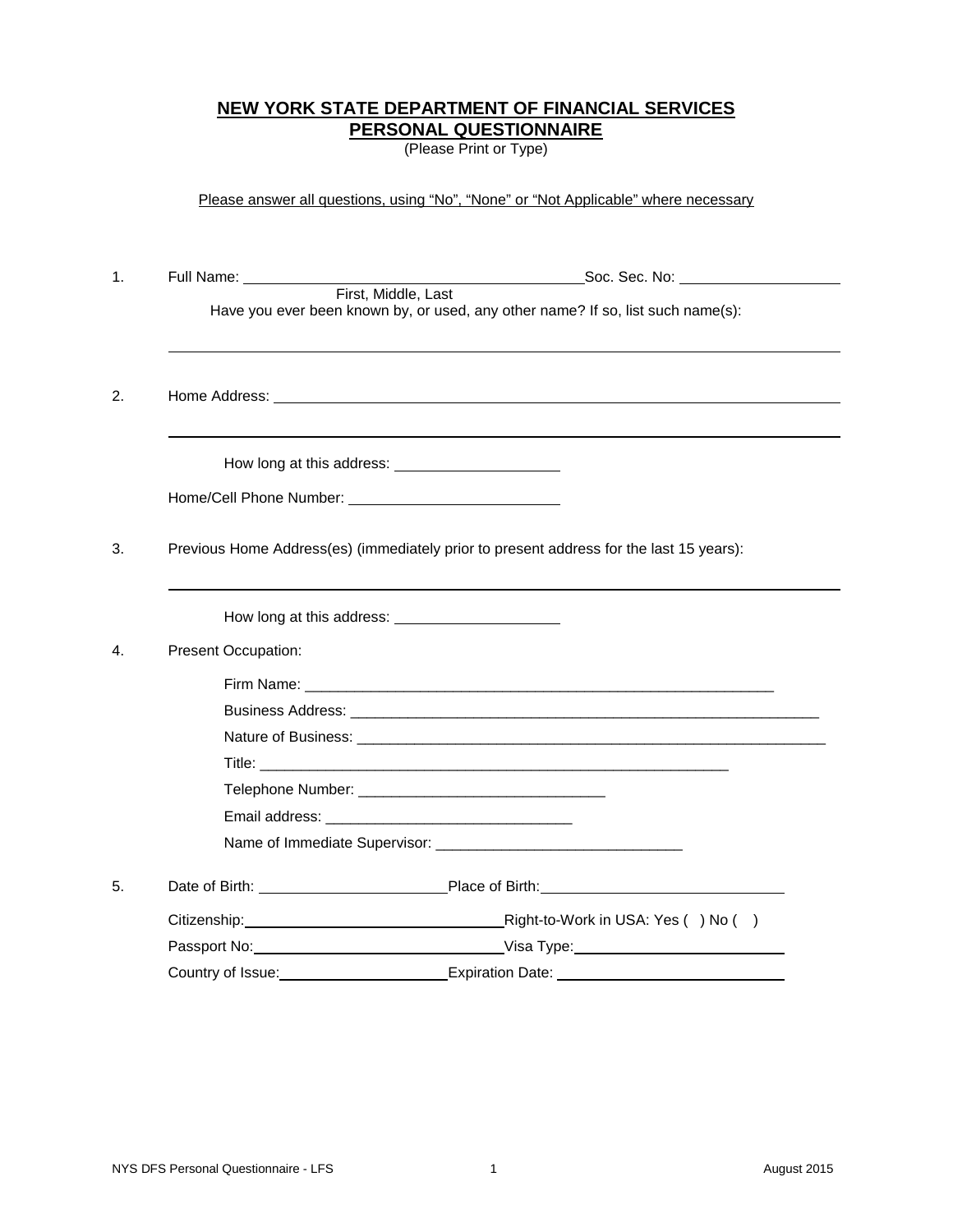## 6.

| <b>Education</b><br>Awarded                      | Name and Address<br>of School | Dates of<br><b>Attendance</b> | Major Area of<br><b>Study</b> | <b>Degree Granted</b><br>and Date |
|--------------------------------------------------|-------------------------------|-------------------------------|-------------------------------|-----------------------------------|
| <b>High School</b>                               |                               |                               |                               |                                   |
| College,<br><b>University</b><br>(Undergraduate) |                               |                               |                               |                                   |
| College,<br><b>University</b><br>(Graduate)      |                               |                               |                               |                                   |
| Professional or<br><b>Technical School</b>       |                               |                               |                               |                                   |

| 7. | Do you have a license to practice any profession: |                             | Yes | No. |
|----|---------------------------------------------------|-----------------------------|-----|-----|
|    | If "yes" give details:                            |                             |     |     |
|    | (a) Nature of License:                            |                             |     |     |
|    | (b) Date Issued:                                  | Number of license (if any): |     |     |
|    | (c) Licensing Agency and Address:                 |                             |     |     |

8. Employment Record for the last 15 years. Account for all gaps in employment. (Use additional sheets if necessary.)

| Name & Address of<br><b>Employer</b> | Dates of<br><b>Employment</b> | <b>Position Held</b><br>& Duties | Immediate<br><b>Supervisor</b> | <b>Reason for</b><br>Leaving |
|--------------------------------------|-------------------------------|----------------------------------|--------------------------------|------------------------------|
|                                      |                               |                                  |                                |                              |
|                                      |                               |                                  |                                |                              |
|                                      |                               |                                  |                                |                              |
|                                      |                               |                                  |                                |                              |
|                                      |                               |                                  |                                |                              |

9. If self-employed, describe each enterprise, including the name, address, state of incorporation, your percentage of ownership and the type of business of each corporate or other entity which you own or control. (Control means ownership of 10% or more of the stock or the ability to effectively control the management of the corporation or other entity.)

List names, addresses and percentage of control and/or ownership of other incorporators, partners, directors or officers of the entity or corporation referred to above.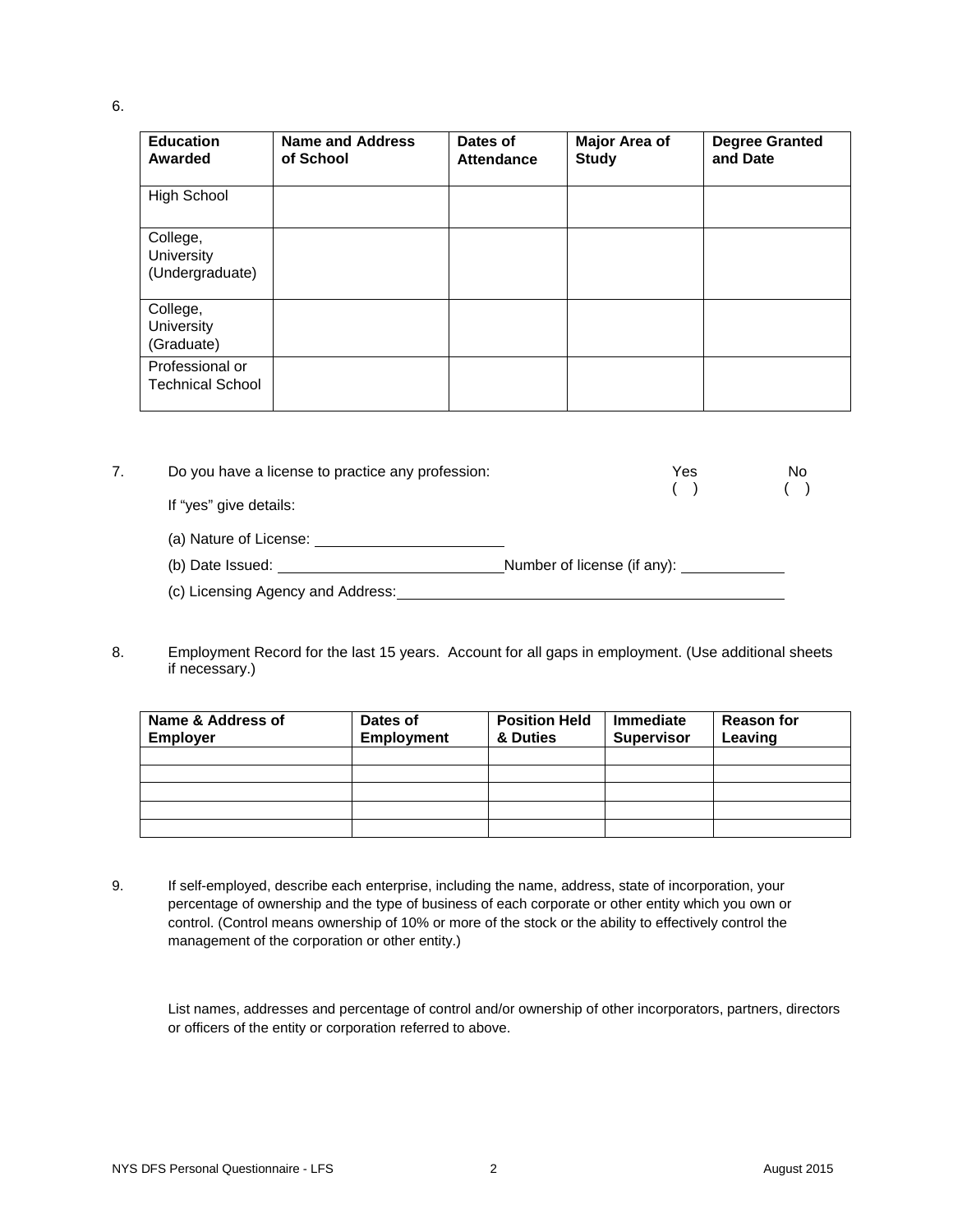10. Are you employed in any professional capacity, or do you perform any services for or have any business connections with any institution which is subject to the supervision of the Department, or any agency or authority of the State of New York?

| Yes No    |  |
|-----------|--|
| $( )$ ( ) |  |
|           |  |

If "yes", indicate name of institution, address and nature of your work.

11. Have you had, or do you now have, any financial interest, direct or indirect, in any institution under the supervision of any authority or agency in New York State, or any other state?

| Yes | No  |
|-----|-----|
| (   | ( ) |

If "yes", give name of institution, address and nature of interest.

## 12. References:

(a) List the names and addresses of three personal references who can attest to your character, fitness and reputation. (State how long you have known each person. Do not include relatives or current business associates.)

(b) List the names and addresses of three professional references who can attest to your character, fitness, reputation, professional competence and business skills.

13. List of checking, savings and any borrowing relationships in excess of \$10,000, for both personal and business purposes. (Use additional sheets if necessary.)

| Name and address of<br>Creditor/Financial<br>Institution | <b>Account Number</b> | Type of relationship<br>(checking, savings,<br>Personal/business<br>borrowing and so on) | Account balance / loan<br>outstanding |
|----------------------------------------------------------|-----------------------|------------------------------------------------------------------------------------------|---------------------------------------|
|                                                          |                       |                                                                                          |                                       |
|                                                          |                       |                                                                                          |                                       |
|                                                          |                       |                                                                                          |                                       |
|                                                          |                       |                                                                                          |                                       |

14. Answer yes to any of these questions if they apply to you as an individual, or as partner, director or officer of a corporation.

Except for minor traffic violations:

|     |                                                                                                              | Yes. | No    |
|-----|--------------------------------------------------------------------------------------------------------------|------|-------|
| (a) | Are any arrests, indictments, criminal information or other<br>criminal proceedings now pending against you? | (    | $($ ) |
| (b) | Were you ever convicted for any violation of law?                                                            |      | (     |